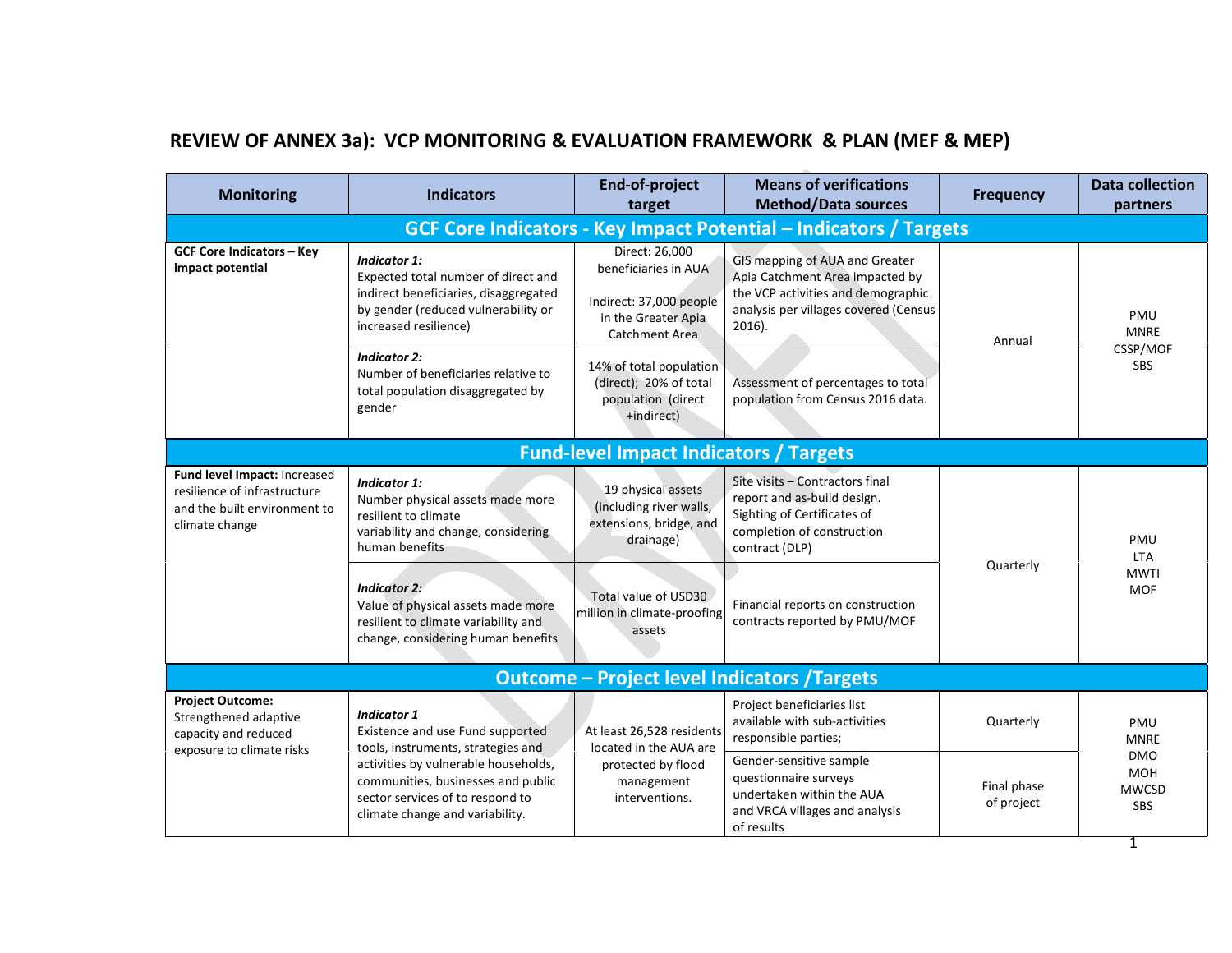| Indicator 2<br>Number of males and females (and                                                                     | At least 26,528                                                    | Project beneficiaries list<br>available with sub-activities<br>responsible parties;                                           | Quarterly                 |  |
|---------------------------------------------------------------------------------------------------------------------|--------------------------------------------------------------------|-------------------------------------------------------------------------------------------------------------------------------|---------------------------|--|
| percentage of total population)<br>reached by climate-related early<br>warning systems established/<br>strengthened | residents located in<br>the AUA are receiving<br>EWS for flooding. | Gender-sensitive sample<br>questionnaire surveys<br>undertaken within the AUA<br>and VRCA villages and analysis<br>of results | Final phase<br>of project |  |

| <b>Monitoring</b>                                                                                                                                          | <b>Indicators</b>                                                                                                                                                               | End-of-project<br>target                                                                                            | <b>Means of verifications</b><br><b>Method/Data sources</b>                                                                                                                                        | <b>Frequency</b> | <b>Data collection</b><br>partners       |
|------------------------------------------------------------------------------------------------------------------------------------------------------------|---------------------------------------------------------------------------------------------------------------------------------------------------------------------------------|---------------------------------------------------------------------------------------------------------------------|----------------------------------------------------------------------------------------------------------------------------------------------------------------------------------------------------|------------------|------------------------------------------|
| <b>Output 1 - Core Indicators / Targets</b>                                                                                                                |                                                                                                                                                                                 |                                                                                                                     |                                                                                                                                                                                                    |                  |                                          |
| <b>Project Output 1:</b><br>Assessments and<br>mechanisms in place for an<br>integrated approach to<br>reduce vulnerability towards<br>flood related risks | <b>Indicator 1</b><br>Number of sectoral plans and<br>studies developed and/or<br>adopted aligned to the IWMP.                                                                  | 4 Sectoral plans, studies<br>developed for key<br>sectors in the Greater<br>Apia Catchment aligned<br>with the IWMP | Desk Review of Sectoral plans and<br>official approval of reports/plans<br>and key documents.                                                                                                      |                  | PMU                                      |
|                                                                                                                                                            | <b>Indicator 2</b><br>Number of technical and<br>extension officers with technical<br>and functional capacities for<br>flood-related EWS data collection<br>and interpretation. | At least 300 technicians<br>will be trained on the<br><b>EWS related flooding</b>                                   | Review of training schedules and<br>documents, list of training<br>participants from IAs, training<br>evaluation surveys and final report<br>on training by contractors NIWA,<br>BMT and DMO/MNRE. | Annual           | <b>MNRE</b><br><b>LTA</b><br><b>MWTI</b> |

## *Output 1 – Gender Action Plan – Monitoring & Evaluation - Indicators /Targets*

| <b>Monitoring</b>                                                                                                                                                                                   | <b>Indicators</b>                                                                                                             | End-of-project<br>target                                                                                                                                                       | <b>Means of verifications</b><br><b>Method/Data sources</b>                                                            | <b>Frequency</b> | <b>Data collection</b><br>partners                              |
|-----------------------------------------------------------------------------------------------------------------------------------------------------------------------------------------------------|-------------------------------------------------------------------------------------------------------------------------------|--------------------------------------------------------------------------------------------------------------------------------------------------------------------------------|------------------------------------------------------------------------------------------------------------------------|------------------|-----------------------------------------------------------------|
| Activity 1.1:<br>Strengthen capacities and<br>information requirements to<br>pursue an integrated<br>programme approach to<br>flood management.<br>- Ensure equitable<br>participation in community | • Number of men and women<br>participating in consultations and<br>workshops in the preparation of the<br>feasibility studies | • At least 500 people<br>in the targeted<br>communities<br>participate in<br>consultations in<br>preparation for<br>feasibility studies<br>(Sex and age<br>disaggregated data) | Review and data compilation from<br>list of participants to consultations<br>and workshops for feasibility<br>studies. | Annual           | PMU<br><b>MWTI</b><br><b>LTA</b><br><b>MNRE</b><br><b>MWSCD</b> |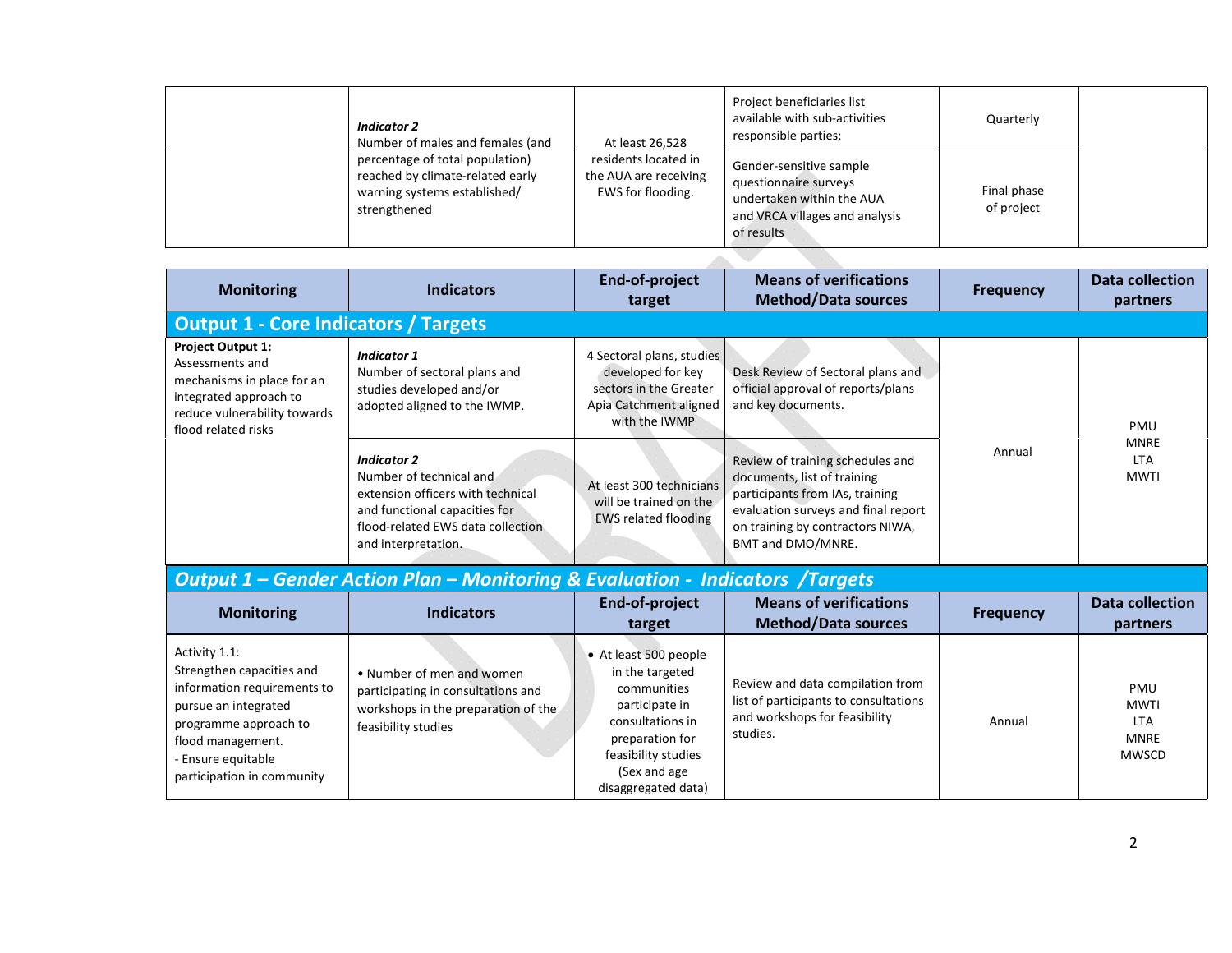| consultations during the<br>preparation of the feasibility<br>studies.<br>- Engage pro-actively with<br>MWCSD in the preparation of<br>the workshops<br>- Consider options to<br>strengthen livelihoods in the<br>formulation of the feasibility<br>studies                                                                                                                                                                                                                                      | • Gender and social inclusion<br>concerns identified during the<br>consultations are responded to in the<br>studies                                                                      |                                                                                                                                           | Review of consultation reports -<br>identify gender-specific concerns<br>raised and addressed by the<br>feasibility studies.                                             |        |                                                  |
|--------------------------------------------------------------------------------------------------------------------------------------------------------------------------------------------------------------------------------------------------------------------------------------------------------------------------------------------------------------------------------------------------------------------------------------------------------------------------------------------------|------------------------------------------------------------------------------------------------------------------------------------------------------------------------------------------|-------------------------------------------------------------------------------------------------------------------------------------------|--------------------------------------------------------------------------------------------------------------------------------------------------------------------------|--------|--------------------------------------------------|
| Activity 1.2:<br>Establish health surveillance<br>systems to track and manage<br>flood related health issues<br>- Undertake analysis of the<br>differentiated roles and<br>responsibilities, needs and<br>knowledge by sex and age<br>and PwD in responding<br>disasters<br>- Use this to inform the<br>training material and<br>packages developed Activity<br>1.2.2<br>- Use this to inform the<br>training material and<br>packages developed for<br>village councils under Activity<br>1.2.3 | • Evidence of gender and social<br>inclusion analysis of the VCA/VRC<br>communities being utilized in<br>training material developed for<br>health practitioners and village<br>councils | <b>Training material</b><br>developed for village<br>councils include gender<br>analysis to prepare for<br>evacuation of flood<br>victims | Review of training material<br>developed by health surveillance<br>and DMO. Assess documents for<br>inclusion of gender issues in the<br>analysis and training material. | Annual | PMU<br><b>DMO</b><br><b>MOH</b><br><b>MWSCD</b>  |
| Activity 1.3:<br>Expand EWS coverage to<br>provide flooding alerts in<br>Apia<br>- Use the analysis conducted<br>under Activity 1.2 to inform<br>planning and implementation<br>of Activity 1.3.3 on awareness<br>raising with at risk<br>populations                                                                                                                                                                                                                                            | • Evidence of gender and social<br>inclusion analysis being utilized to<br>tailor the EWS to at risk populations                                                                         | The EWS takes into<br>consideration gender<br>and social inclusion<br>plans                                                               | Review of EWS reports and locate<br>gender and inclusion sections.                                                                                                       | Annual | <b>MNRE</b><br><b>DMO</b><br><b>MWSCD</b><br>PMU |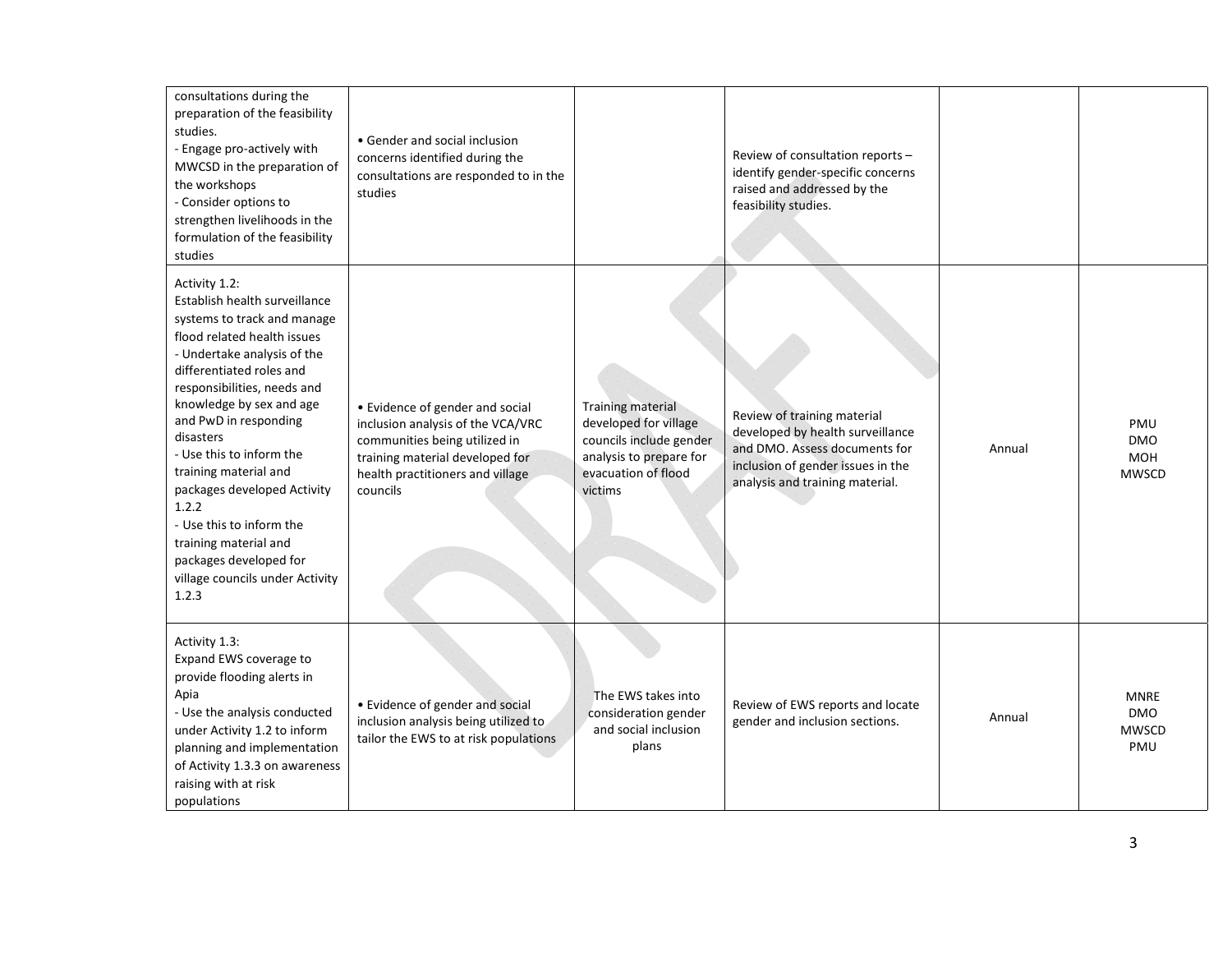| Activity 1.4:<br>Conduct awareness raising<br>campaigns on building<br>practices and designs for at<br>risk communities living along<br>the Vaisigano river<br>- Ensure that manuals<br>developed under Activity                                 | • Number of manuals with the needs<br>of people living with disability are<br>clearly and accurately reflected | At least one manual<br>developed taking into<br>consideration building<br>code sections for PWD. | Review of simplified flood-proofing<br>building manuals for evidence or<br>sections on needs of people living<br>with disability and other gender<br>concerns. | Upon completion of | <b>MWTI</b>        |
|--------------------------------------------------------------------------------------------------------------------------------------------------------------------------------------------------------------------------------------------------|----------------------------------------------------------------------------------------------------------------|--------------------------------------------------------------------------------------------------|----------------------------------------------------------------------------------------------------------------------------------------------------------------|--------------------|--------------------|
| 1.4.1 include Chapter D of the<br>Building Code on accessibility<br>for people living with<br>disability<br>- Include requirements on<br>representation of gender<br>equality, disability, elderly<br>and youth access in the MoUs<br>with SUNGO | • Evidence of gender, disability, age<br>and youth concerns included in MoUs                                   | TOR for awareness and<br>training include gender<br>and inclusion groups<br>specifics.           | Review of TOR for SUNGO MOU<br>and training<br>material/presentations.                                                                                         | activity           | PMU<br><b>MNRE</b> |
|                                                                                                                                                                                                                                                  |                                                                                                                |                                                                                                  |                                                                                                                                                                |                    |                    |

| <b>Monitoring</b>                                                                                                                                             | <b>Indicators</b>                                                                                                                                                                                                 | End-of-project<br>target                                                                                                 | <b>Means of verifications</b><br><b>Method/Data sources</b>                                                                                                                                                                                                                   | <b>Frequency</b> | <b>Data collection</b><br>partners |
|---------------------------------------------------------------------------------------------------------------------------------------------------------------|-------------------------------------------------------------------------------------------------------------------------------------------------------------------------------------------------------------------|--------------------------------------------------------------------------------------------------------------------------|-------------------------------------------------------------------------------------------------------------------------------------------------------------------------------------------------------------------------------------------------------------------------------|------------------|------------------------------------|
| <b>Output 2 - Core Indicators / Targets</b>                                                                                                                   |                                                                                                                                                                                                                   |                                                                                                                          |                                                                                                                                                                                                                                                                               |                  |                                    |
| <b>Project Output 2:</b><br>Infrastructure in the<br>Vaisigano River are flood<br>proofed to increase<br>resilience to negative effects<br>of excessive water | <b>Indicator 1</b><br>Number of people benefitting and<br>how from improved flood<br>management through<br>implementation of hard and soft<br>measures for the protection of<br>community assets (set by gender). | At least 26,528 people<br>benefit from improved<br>flood management in the<br>VRC for protection of<br>community assets. | Participants lists to project<br>activities, consultations<br>trainings collated and analysed.<br>In final phase, complemented<br>with end-of project sample<br>survey questionnaire of AUA<br>residents on use of project<br>services, tools, instruments and<br>strategies. | Annual           | PMU<br><b>MNRE</b><br><b>DMO</b>   |
|                                                                                                                                                               | Indicator <sub>2</sub><br>Number of people reached (and<br>how) by flood -related early warning<br>systems established (disaggregated<br>by gender).                                                              | At least 37,000 residents<br>located in the Apia Urban<br>Area receive EWS for<br>flooding.                              | DMO map of flooding EWS sirens<br>range against AUA village<br>boundaries. Data on SMS messages<br>from NEOC. Training Reports and<br>Record sheets of trainees from flood<br>related EWS Training Workshops -<br>reviewed by M&E officer                                     |                  | <b>MWCSD</b>                       |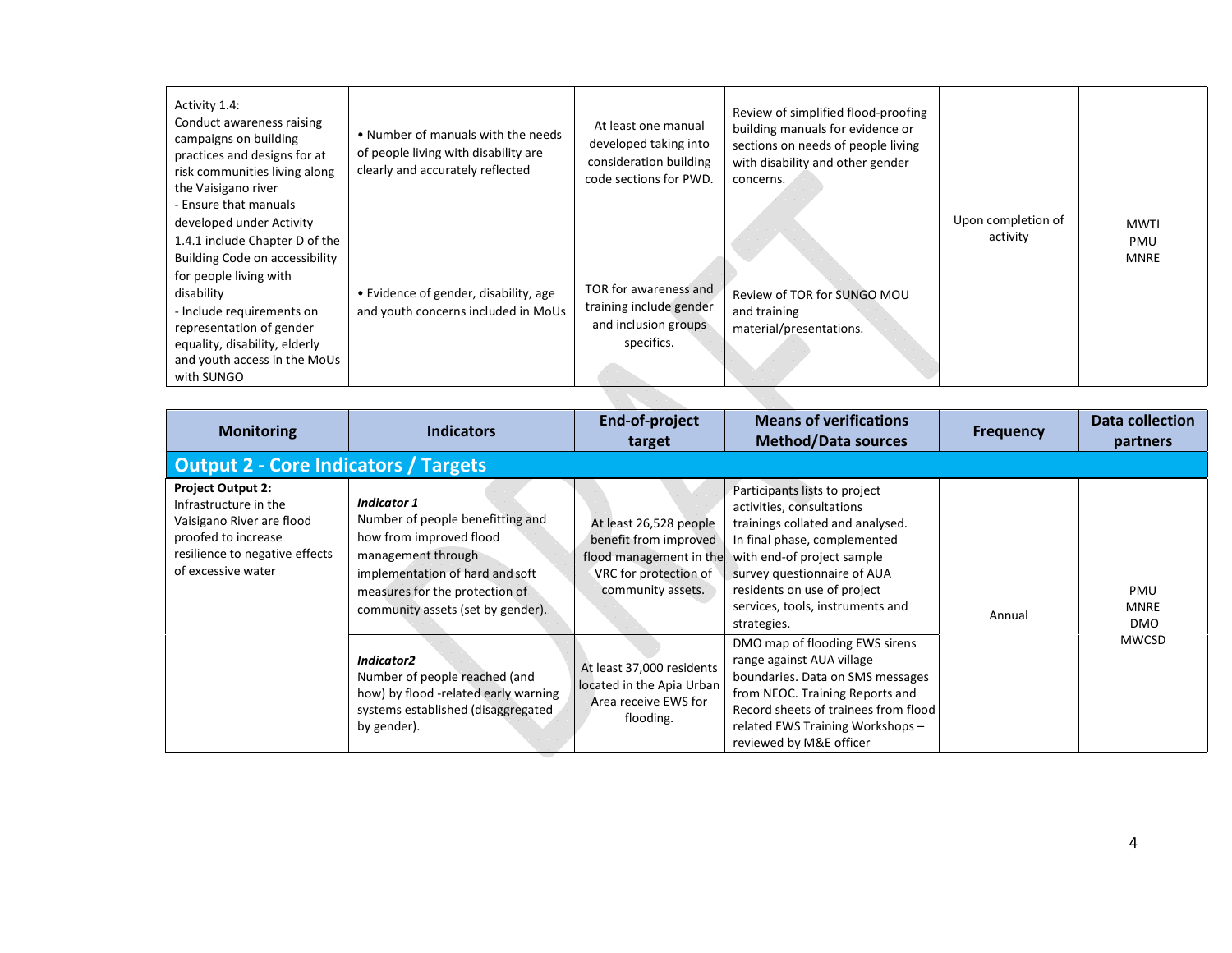| <b>Output 2- Gender Action Plan - Monitoring &amp; Evaluation - Indicators /Targets</b>                                                                                                                                                                                                                                                                                                                                                                                                                                                                                                                            |                                                                                                                                                                                                                                                                                                                                                            |                                                                                                                                                                                                                                                                                          |                                                                                                                                                                                                                                                                                                                                  |                  |                                                                 |
|--------------------------------------------------------------------------------------------------------------------------------------------------------------------------------------------------------------------------------------------------------------------------------------------------------------------------------------------------------------------------------------------------------------------------------------------------------------------------------------------------------------------------------------------------------------------------------------------------------------------|------------------------------------------------------------------------------------------------------------------------------------------------------------------------------------------------------------------------------------------------------------------------------------------------------------------------------------------------------------|------------------------------------------------------------------------------------------------------------------------------------------------------------------------------------------------------------------------------------------------------------------------------------------|----------------------------------------------------------------------------------------------------------------------------------------------------------------------------------------------------------------------------------------------------------------------------------------------------------------------------------|------------------|-----------------------------------------------------------------|
| <b>Monitoring</b>                                                                                                                                                                                                                                                                                                                                                                                                                                                                                                                                                                                                  | <b>Indicators</b>                                                                                                                                                                                                                                                                                                                                          | End-of-project<br>target                                                                                                                                                                                                                                                                 | <b>Means of verifications</b><br><b>Method/Data sources</b>                                                                                                                                                                                                                                                                      | <b>Frequency</b> | <b>Data collection</b><br>partners                              |
| Activity 2.1:<br>Channelization of segment 2<br>and 3 of the Vaisigano river<br>streambed to accommodate<br>increased water flow and<br>decrease flood risks<br>- Ensure equitable<br>participation of men and<br>women, youth, elderly and<br>people living with disability in<br>community consultations<br>under 2.1.1,<br>-Include requirement for the<br>training material for<br>maintenance workers under<br>Activity 2.1.3, to include<br>gender and social inclusion<br>considerations<br>- Set targets for young people<br>and women to be achieved<br>under the contracting<br>scheme in Activity 2.1.4 | • Number of men and women<br>participating in consultations<br>• Evidence for gender and social<br>inclusion requirements and ToRs for<br>the development and delivery of<br>training material for maintenance<br>workers<br>• Numbers of women and young<br>people employed through the<br>contracting scheme                                             | At least 3,000 men and<br>women participate in<br>consultations prior to<br>channelization works<br>Gender and social<br>inclusion requirements<br>are taken into<br>consideration for any<br>training and awareness<br>material                                                         | Review and data compilation from<br>list of participants to consultations<br>and workshops for channelization<br>of segments 2 and 3.<br>Review TOR for 2.1.4 employment<br>scheme training and awareness.<br>of consultation reports - identify<br>gender-specific concerns raised and<br>addressed by the feasibility studies. | Annual           | PMU<br><b>MWTI</b><br><b>LTA</b><br><b>MNRE</b><br><b>MWSCD</b> |
| Activity 2.2:<br>Implement ecosystem<br>responses upstream for<br>decreased flows during<br>extreme weather events<br>- Ensure equitable<br>participation in consultations<br>to determine options for<br>flood management activities<br>under<br>Activity 2.2.1<br>- Ensure equitable<br>participation in the<br>development of the<br>community-based adaptation<br>strategy for ecosystem based<br>alternative income<br>generating activities under                                                                                                                                                            | • Number of men and women,<br>youth, elderly and people living<br>with disability participating in<br>consultations<br>• Number of women, young people,<br>people living with disability and<br>elderly people participating in<br>income generating activities<br>• Number of women, young people,<br>PWD and elderly people<br>benefiting from the CfWP. | At least 400 men,<br>women and other<br>vulnerable groups<br>participating in<br>consultations<br>At least 1,000 women,<br>young people, people<br>living with disability<br>and elderly people<br>participating in income<br>generating activities<br>and schemes under<br>activity 2.2 | Review and data compilation from<br>list of participants to consultations<br>and workshops under activities<br>2.2.1, 2.2.4 and 2.2.5.<br>Disaggregate data by gender and<br>vulnerable groups and reported by<br>type of activities<br>(EbAEDP/CfW/PES)                                                                         | Annual           | PMU<br><b>DMO</b><br><b>MOH</b><br><b>MWSCD</b>                 |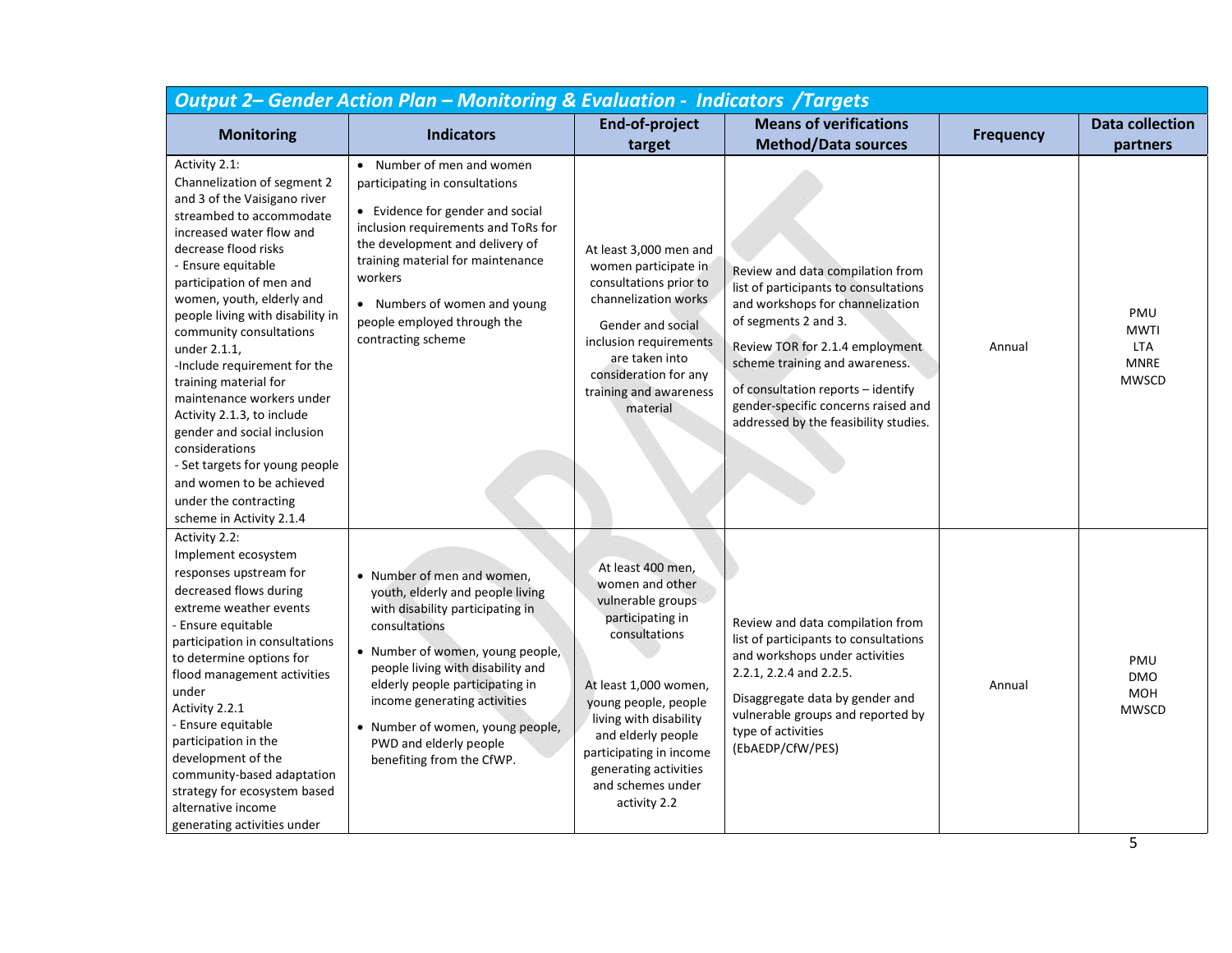| Activity 2.2.4<br>-Set targets for women,<br>young people, PWD, and<br>older people in the income<br>generating activities and<br>business incubation activities<br>identified under Activity 2.2.5<br>-Set targets for women,<br>young people, PwD, and<br>older people in the provision<br>of CfWP activities under<br>Activity 2.2.6 |                                                                                                                                    |                                                                                          |                                                                                                                     |        |                                                  |
|-----------------------------------------------------------------------------------------------------------------------------------------------------------------------------------------------------------------------------------------------------------------------------------------------------------------------------------------|------------------------------------------------------------------------------------------------------------------------------------|------------------------------------------------------------------------------------------|---------------------------------------------------------------------------------------------------------------------|--------|--------------------------------------------------|
| Activity 2.3:<br>Construction upgrade of<br>Lelata Bridge to<br>accommodate increase flood<br>waters<br>- Ensure equitable<br>participation of men and<br>women, youth, elderly and<br>PwD in any community<br>consultations                                                                                                            | • Number of men, women, young<br>people, PWD and elderly people<br>participating in consultations on<br>the Lelata bridge upgrade, | At least 200 men and<br>women, youth, elderly<br>and PwD participate in<br>consultations | Review and data compilation from<br>list of participants to consultations<br>and workshops from PEARs and<br>LAAP.  | Annual | <b>MNRE</b><br><b>DMO</b><br><b>MWSCD</b><br>PMU |
| Activity 2.4:<br>Extension of floodwalls at<br>Leone Bridge to prevent<br>damage during extreme<br>events<br>- Ensure equitable<br>participation of men and<br>women, youth, elderly and<br>PWD in any community<br>consultations                                                                                                       | • Number of men, women, young<br>people, PWD and elderly people<br>participating in consultations                                  | At least 200 men and<br>women, youth, elderly<br>and PWD participate in<br>consultations | Review and data compilation from<br>list of participants to consultations<br>and workshops from PEARs and<br>LARAP. | Annual | <b>MWTI</b><br>PMU<br><b>MNRE</b>                |

| Output 2– Activity 2.2 Operation Manual – Monitoring & Evaluation - Indicators /Targets |                   |                           |                                                             |           |                             |  |  |
|-----------------------------------------------------------------------------------------|-------------------|---------------------------|-------------------------------------------------------------|-----------|-----------------------------|--|--|
| <b>Monitoring</b>                                                                       | <b>Indicators</b> | End-of-project<br>targets | <b>Means of verifications</b><br><b>Method/Data sources</b> | Frequency | Data collection<br>partners |  |  |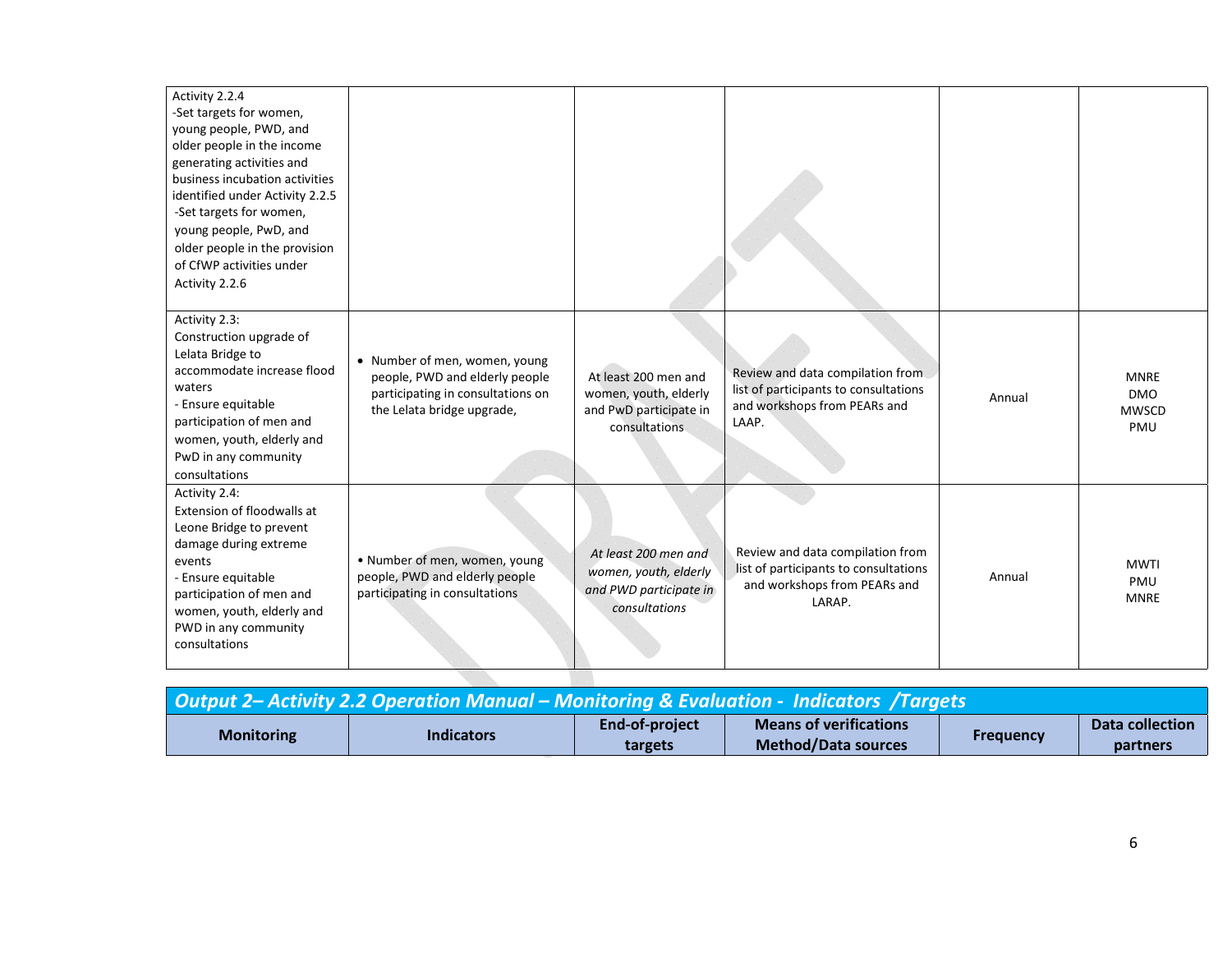| <b>GCF Core Indicators - Key</b><br>impact potential<br>Sub-activity 2.2.5 Ecosystem-<br>based Adaptation Enterprise                                                                                                                                                                                          | Number of beneficiaries living in the<br>31 villages of the Vaisigano River<br>catchment offered training to<br>participate in EbAED programme                | 6,000 VRCA<br>beneficiaries      | Evidence-based advertising for the<br>Call for proposals across all villages<br>of the VCRA. Newspaper/TV/Radio<br>ads letters to pulenu'u with<br>programmes.                | Quarterly | PMU<br>CSSP/MoF<br><b>SBH</b><br><b>MNRE</b>         |
|---------------------------------------------------------------------------------------------------------------------------------------------------------------------------------------------------------------------------------------------------------------------------------------------------------------|---------------------------------------------------------------------------------------------------------------------------------------------------------------|----------------------------------|-------------------------------------------------------------------------------------------------------------------------------------------------------------------------------|-----------|------------------------------------------------------|
| Development Programme -<br>including business incubators,<br>technical training for<br>communities, families and<br>households located in 31<br>villages of the VCRA                                                                                                                                          | Number of beneficiaries living in the<br>31 villages of the Vaisigano River<br>catchment trained in business to<br>participate in EbAED programme             | 3,000 VCRA<br>beneficiaries      | Training/workshops/meetings<br>attendance list of participants with<br>name/signature and total<br>beneficiaries segregated by gender                                         | Quarterly | PMU<br>CSSP/MoF<br><b>SBH</b><br><b>MNRE</b>         |
|                                                                                                                                                                                                                                                                                                               | Number of beneficiaries living in the<br>31 villages of the Vaisigano River<br>catchment developed business ideas<br>to increase income for their families    | <b>800 VCRA</b><br>beneficiaries | List of business project ideas<br>generated and applied for with<br>CSSP - list of applicants by type of<br>project - from CSSP records on 1st<br>and 2nd Call for proposals. | Quarterly | PMU<br>CSSP/MoF<br><b>SBH</b><br><b>MNRE</b>         |
|                                                                                                                                                                                                                                                                                                               | Number of people that benefited<br>from business incubator projects of<br>the EbAED programme.                                                                | 3,000 people                     | Statistics from CSSP database -<br>approved projects household<br>profiles with segregated data by<br>gender and age.                                                         | Quarterly | PMU<br>CSSP/MoF<br>SBH<br><b>MNRE</b>                |
|                                                                                                                                                                                                                                                                                                               | Number of business projects<br>approved and implemented under<br>the EbAED Programme                                                                          | 500 projects                     | List of approved households and<br>community projects from CSSP<br>records.                                                                                                   | Quarterly | PMU<br>CSSP/MoF<br><b>SBH</b><br><b>MNRE</b>         |
| <b>Project Output - Sub-activity</b><br>2.2.6 Cash-for-work upland<br>restoration and conservation<br>work to reduce flow of water<br>in the watershed.<br><b>Native afforestation:</b><br>Planting native species in<br>designated areas. Includes<br>land preparation, planting,<br>maintenance activities. | Number of hectares reforested in the<br>Vaisigano catchment<br>Number of native trees planted in<br>the reforestation programme of the<br>Vaisigano catchment |                                  | Field reports, including maps and<br>site monitoring. Collate data<br>reported on native afforestation,<br>both number of trees planted, and<br>areas covered.                | Quarterly | PMU<br>MNRE-FOR<br>MNRE-WRD<br>MNRE-DEC<br>MNRE-ECCU |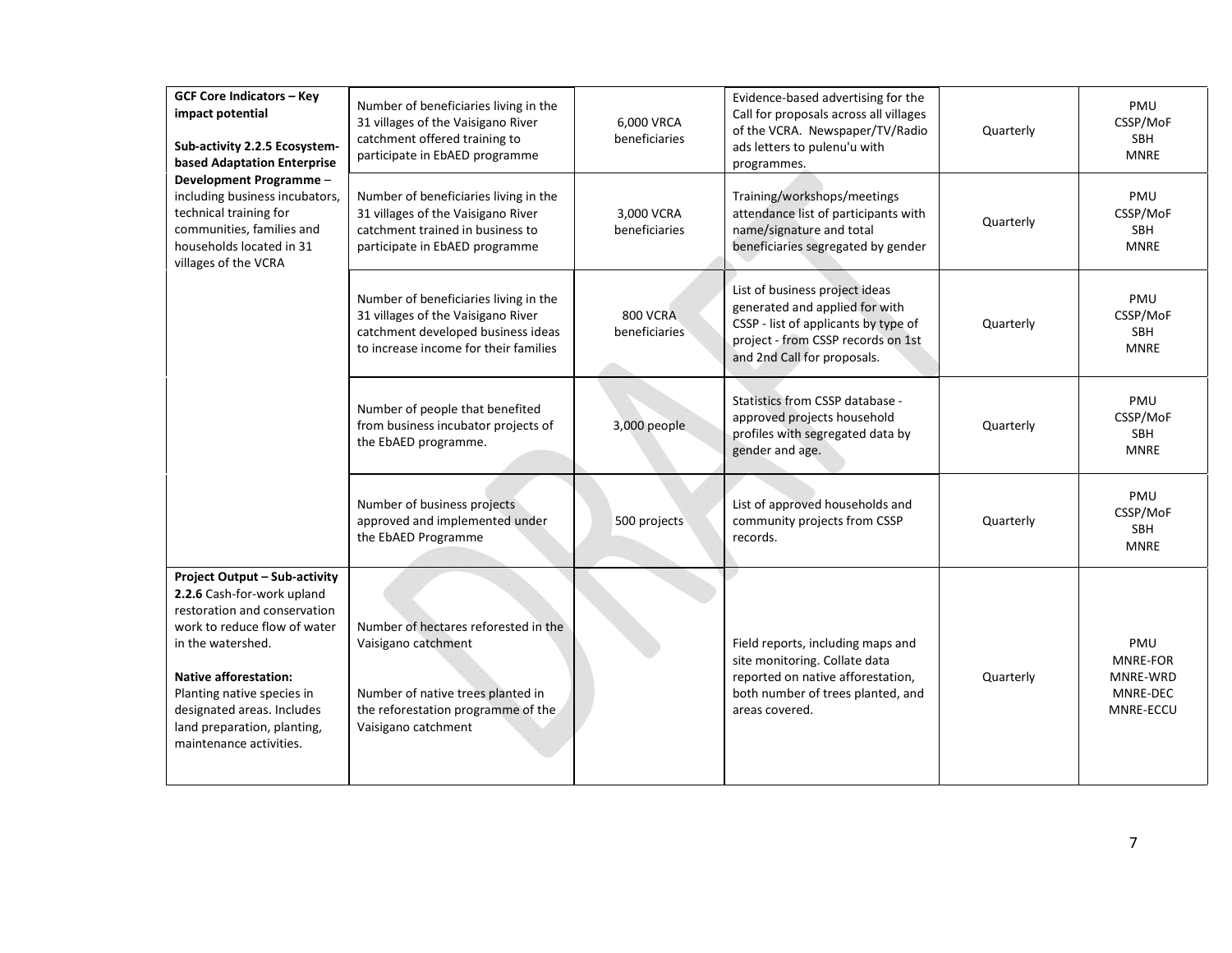| <b>Invasive Species Control: The</b><br>control of invasive species in<br>the catchment, with a focus<br>on plant species that increase<br>landslide risk and increase<br>debris in flooding.                                                                                   | Number of invasive trees<br>removed/controlled from the<br>Vaisigano catchment<br>New Area controlled in hectares in<br>the Vaisigano catchment                                                                    | Field reports, including maps and<br>site monitoring. Collate data<br>reported on Invasive species<br>control, both number of trees and<br>area covered. | Quarterly | PMU<br>MNRE-FOR<br>MNRE-WRD<br>MNRE-DEC<br>MNRE-ECCU        |
|---------------------------------------------------------------------------------------------------------------------------------------------------------------------------------------------------------------------------------------------------------------------------------|--------------------------------------------------------------------------------------------------------------------------------------------------------------------------------------------------------------------|----------------------------------------------------------------------------------------------------------------------------------------------------------|-----------|-------------------------------------------------------------|
| <b>Enrichment Planting:</b><br>Planting native species in<br>forest degraded areas,<br>including areas under high<br>canopy invasive species<br>under management                                                                                                                | Number of hectares covered by<br>enrichment planting in the Vaisigano<br>catchment<br>Number of native trees planted in<br>enrichment of ecosystem of the<br>Vaisigano catchment                                   | Field reports, including maps and<br>site monitoring. Collate data<br>reported on enrichment planting,<br>both number of trees and area<br>covered.      | Quarterly | PMU<br>MNRE-FOR<br>MNRE-WRD<br>MNRE-DEC<br>MNRE-ECCU        |
| <b>Nursery seedling production:</b><br>The upscale of MNRE and<br>community nurseries to<br>provide plants needed for<br>upland restoration activities,<br>including collection of<br>wildlings and seeds, soil<br>collection, potting, seedling<br>production and maintenance. | Number of wildlings collected by the<br>cash-for-work units<br>Number of seedlings produced by the<br>nurseries of the programme<br>Number of seedlings dispatched for<br>plantation in the Vaisigano<br>Catchment | Nursery weekly reports. Collate<br>data reported on collection of<br>wildlings and seedling production.                                                  | Quarterly | PMU<br><b>MNRE-FOR</b><br>MNRE-WRD<br>MNRE-DEC<br>MNRE-ECCU |
| <b>Eco-tourism and Trail</b><br>maintenance: Maintenance<br>& rehabilitation of national<br>parks and reserves, protected<br>sites, tracks & trails                                                                                                                             | Area of ground maintenance in<br>maintenance of parks and reserves<br>Km of trails maintained in parks and<br>reserves and areas in the Vaisigano                                                                  | Field work weekly report from<br>MNRE Division responsible.                                                                                              | Quarterly | PMU<br>MNRE-FOR<br>MNRE-WRD<br>MNRE-DEC<br>MNRE-ECCU        |
| <b>Fencing demarcation:</b><br>Physical demarcation of<br>protected and no<br>development zones by<br>appropriate fencing and<br>signage                                                                                                                                        | New Area fenced for the<br>demarcation of no development<br>zones<br>Number of km/meters of fences<br>erected                                                                                                      | GIS mapping through GPS<br>demarcation and area<br>measurements<br>Field work weekly report and field<br>measurements.                                   | Quarterly | PMU<br>MNRE-FOR<br>MNRE-WRD<br>MNRE-DEC<br>MNRE-ECCU        |
| Ground-truthing/biodiversity<br>surveys: Biological and<br>ecological surveys conducted<br>by environmental<br>management students from                                                                                                                                         | Number and type of field surveys<br>conducted.<br>Number of plots established for<br>ground-truthing and other surveys                                                                                             | Survey Reports and quarterly<br>reports on Activity 2.2 review.                                                                                          | Quarterly | PMU<br>MNRE-FOR<br>MNRE-WRD<br>MNRE-DEC<br>MNRE-ECCU        |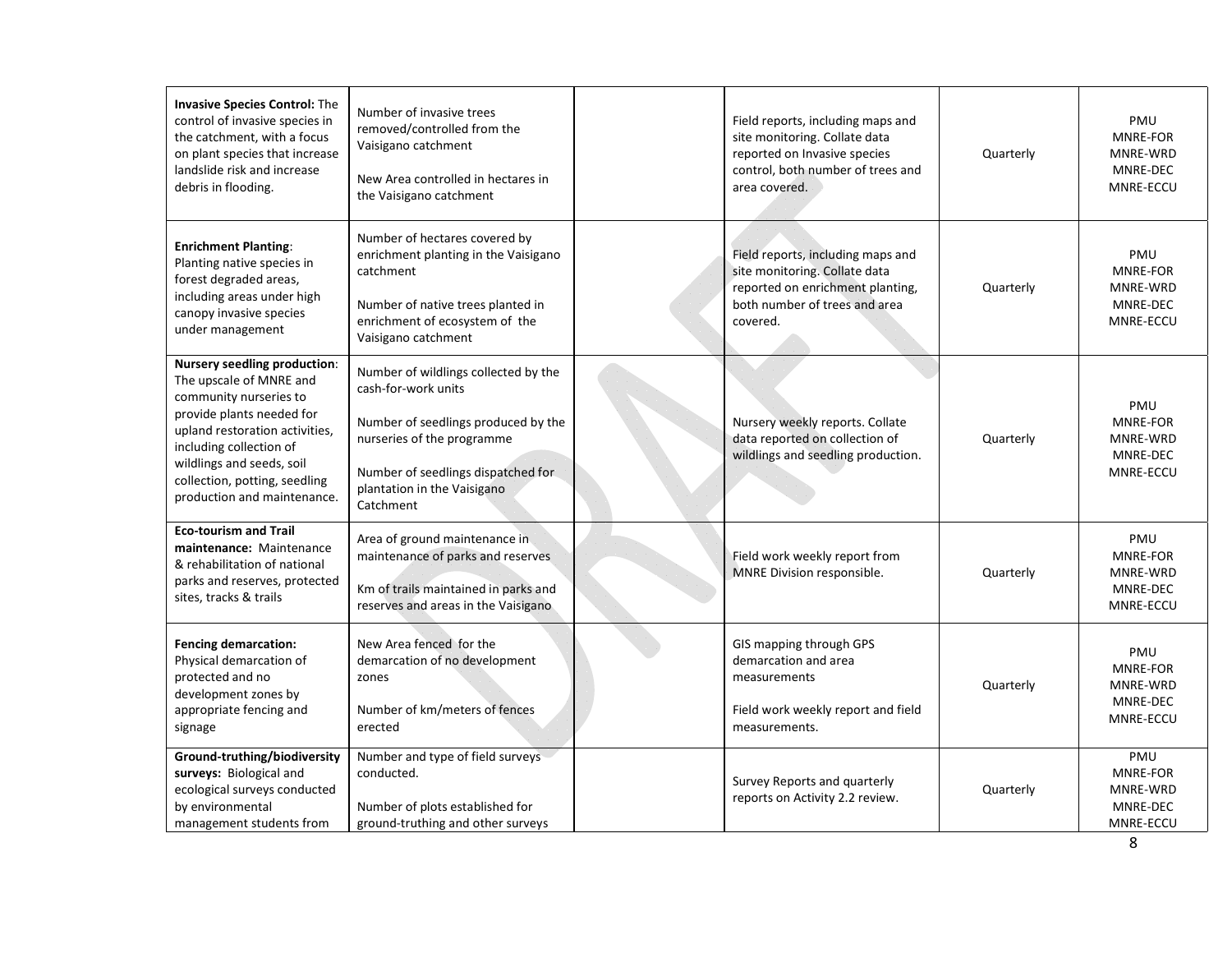| NUS and field workers,<br>including ground-truthing.                                                                                                                            |                                                                                                                                                            |                                                                                                 |           |                                                             |
|---------------------------------------------------------------------------------------------------------------------------------------------------------------------------------|------------------------------------------------------------------------------------------------------------------------------------------------------------|-------------------------------------------------------------------------------------------------|-----------|-------------------------------------------------------------|
| Training for cash-for-work<br>participants: Training scope<br>will include Occupational<br>Safety and Hazard and first<br>aid and others relevant to the<br>type of employment. | Number of green job trainings and<br>types under the cash-for-work<br>programme.<br>Number of participants certified<br>through these training programmes. | Review of Training Reports<br>Data collation from list of<br>participants from training reports | Quarterly | PMU<br><b>MNRE-FOR</b><br>MNRE-WRD<br>MNRE-DEC<br>MNRE-ECCU |

| <b>Output 3 - Core Indicators / Targets</b>                                                                                                                                                                                                                                                                                                                                                                          |                                                                                                                                                                                  |                                                                                             |                                                                                                                                                                                                                                                                                                             |                  |                                                                 |  |
|----------------------------------------------------------------------------------------------------------------------------------------------------------------------------------------------------------------------------------------------------------------------------------------------------------------------------------------------------------------------------------------------------------------------|----------------------------------------------------------------------------------------------------------------------------------------------------------------------------------|---------------------------------------------------------------------------------------------|-------------------------------------------------------------------------------------------------------------------------------------------------------------------------------------------------------------------------------------------------------------------------------------------------------------|------------------|-----------------------------------------------------------------|--|
| <b>Monitoring</b>                                                                                                                                                                                                                                                                                                                                                                                                    | <b>Indicators</b>                                                                                                                                                                | End-of-project<br>target                                                                    | <b>Means of verifications</b><br><b>Method/Data sources</b>                                                                                                                                                                                                                                                 | <b>Frequency</b> | <b>Data collection</b><br>partners                              |  |
| <b>Project Output 3:</b><br>Drainage in downstream<br>areas upgraded for increased<br>regulation of water flows.                                                                                                                                                                                                                                                                                                     | <b>Indicator 1</b><br>Number and type of HH (by<br>composition and income bracket,<br>income type) served with flood-<br>proofed drainage in Vaisigano<br><b>River Catchment</b> | At least 5,000<br>households benefit<br>from flood-proofed<br>drainage in Apia              | Review of Drainage Master Plan<br>design to verify climate resilience. Site<br>visits to verify drainage systems<br>upgraded to withstand flooding;<br>Project beneficiaries list monitored by<br>responsible parties. Make assessment<br>of number of households through<br>analysis of satellite mapping. | Annual           | PMU<br><b>LTA</b><br><b>MWTI</b>                                |  |
|                                                                                                                                                                                                                                                                                                                                                                                                                      | <b>Output 3- Gender Action Plan - Monitoring &amp; Evaluation - Indicators /Targets</b>                                                                                          |                                                                                             |                                                                                                                                                                                                                                                                                                             |                  |                                                                 |  |
| Activity 3.1:<br>Develop a climate resilient<br><b>Stormwater Master Plan</b><br>-Ensure equitable<br>participation of men and<br>women, youth, elderly and<br>PWD in any community<br>consultations as set out in<br>Activity 3.1.3.<br>-Set targets for women,<br>young people, PWD, and<br>older people in paid work<br>emanating from<br>implementation of the<br>Master Plan as set out in<br>Activity<br>3.1.5 | • Number of men, women, young<br>people, PWD and elderly people<br>participating in consultations                                                                                | At least 200 men and<br>women, youth,<br>elderly and PWD<br>participate in<br>consultations | Review and data compilation from<br>list of participants to consultations<br>and workshops on the Stormwater<br>Master Plan and drainage<br>upgrades.<br>Assess proportion in participation<br>by men and women, youth, elderly<br>and PWD.                                                                 | Annual           | PMU<br><b>MWTI</b><br><b>LTA</b><br><b>MNRE</b><br><b>MWSCD</b> |  |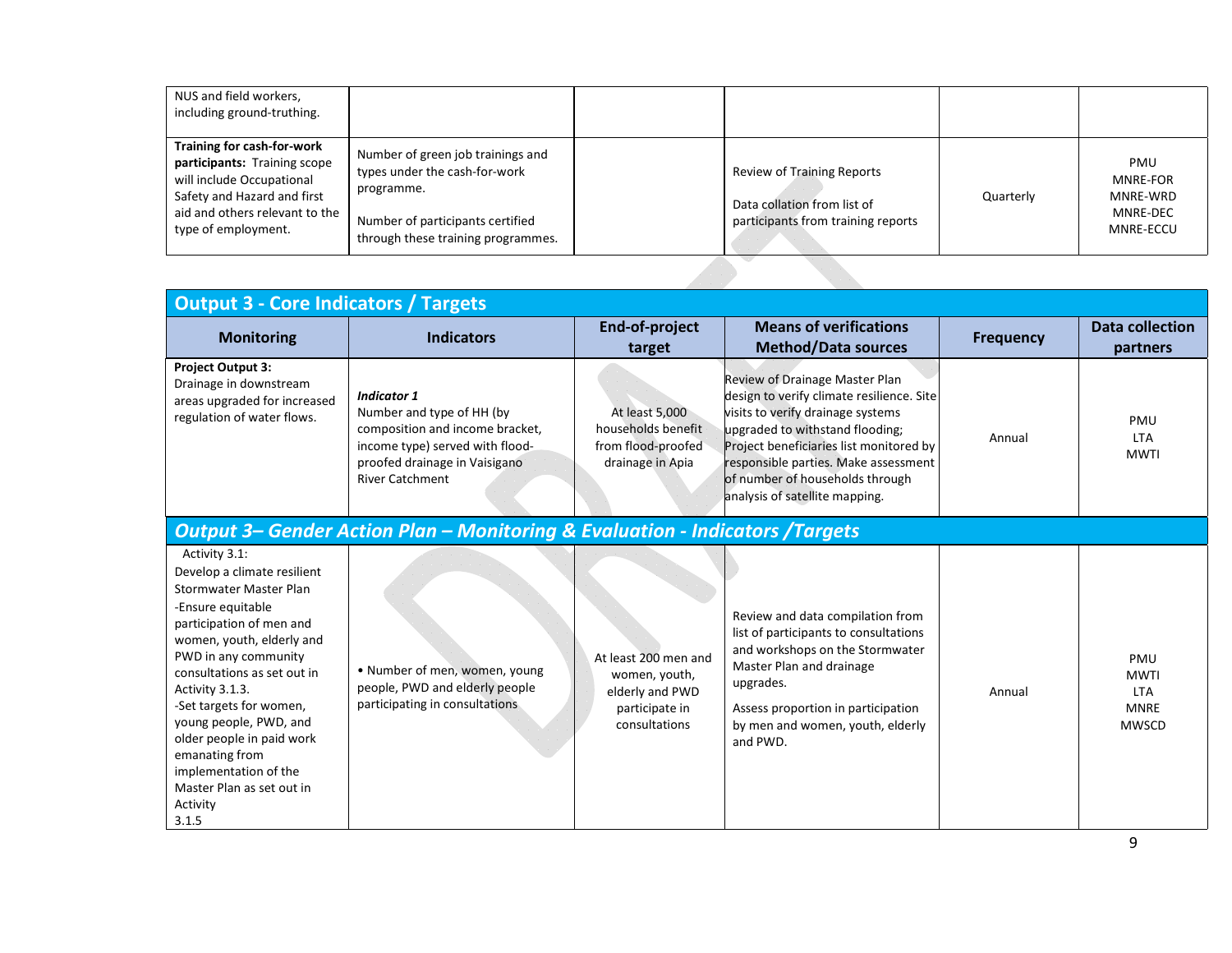| Activity 3.2:<br>Upgrade drainage systems<br>and outfalls in hazard areas<br>to accommodate flooding<br>events<br>-Ensure equitable<br>participation of men and<br>women, youth, elderly and<br>PWD in any community<br>consultations | • Number of men, women, young<br>people, PWD and elderly people<br>participating in consultations | At least 200 men and<br>women, youth, elderly<br>and PWD participate in<br>consultations | Review and data compilation from<br>list of participants to consultations<br>and workshops on the Stormwater<br>Master Plan and drainage<br>upgrades.<br>Assess proportion in participation<br>by men and women, youth, elderly<br>and PWD. | Annual | PMU<br><b>DMO</b><br><b>MOH</b><br>MWSCD |
|---------------------------------------------------------------------------------------------------------------------------------------------------------------------------------------------------------------------------------------|---------------------------------------------------------------------------------------------------|------------------------------------------------------------------------------------------|---------------------------------------------------------------------------------------------------------------------------------------------------------------------------------------------------------------------------------------------|--------|------------------------------------------|

| <b>Output 4– Project Management Unit – Monitoring &amp; Evaluation - Indicators /Targets</b> |  |  |  |  |  |
|----------------------------------------------------------------------------------------------|--|--|--|--|--|
|                                                                                              |  |  |  |  |  |
|                                                                                              |  |  |  |  |  |
|                                                                                              |  |  |  |  |  |